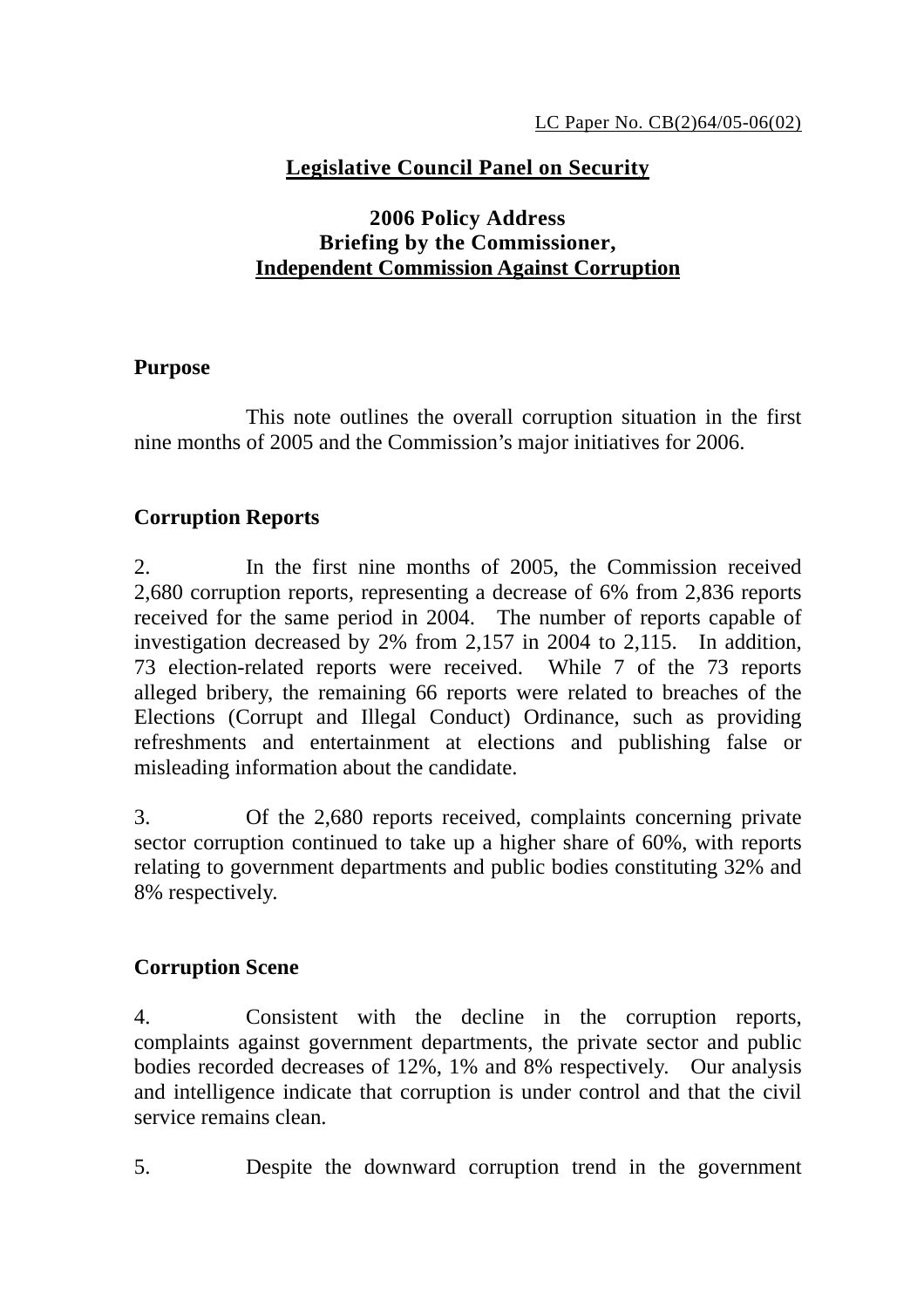sector, we remain concerned over incidences of misuse of authority and activities that are either illegal or conducive to corruption. Major areas of concern include the misuse of office and impropriety in the procurement of goods and services, unauthorised disclosure of confidential information, association between law enforcement officers and undesirable characters and acceptance of entertainment from persons having official dealings. The situation is being closely monitored and proactively addressed through close partnership with government departments and the Civil Service Bureau.

6. In the first nine months of 2005, we recommended to Heads of Departments and CSB cases involving 148 government servants for consideration of disciplinary or administrative action, an increase of 30% from the 114 recorded during the same period in 2004.

7. In the private sector, the more corruption-prone areas in terms of number of corruption reports received were building management, construction, finance and insurance, catering and entertainment services, and transport and related services. Reports concerning building management rose by 6% (from 663 to 705) and accounted for 44% of the total. The majority of these complaints were related to the operation of Owners' Corporations (OC) over the award of contracts and management of OC funds. Reports concerning the construction sector fell by 11% (from 122 to 108) and they were mainly related to the improper award of contracts, substandard works and materials, and lax supervision. In the area of finance and insurance, the number of reports dropped by 24% (from 134 to 102). Reports in this area were largely related to the improper approval of loans and letters of credit, fraudulent insurance claims, improper investment and transfer of funds.

8. During the period, there was an increase in reports received relating to telecommunication services (from 29 to 61) and real estate and property transactions (from 46 to 48). The majority of the reports concerning the telecommunication services sector were relating to divulging personal particulars of service users. Reports relating to real estate and property transactions were mainly about requests for unauthorised commissions and diverting business to other companies.

9. While corruption reports against the public bodies fell by 8%, reports concerning District Councils registered a slight increase of 3%. The majority of these reports were related to District Council members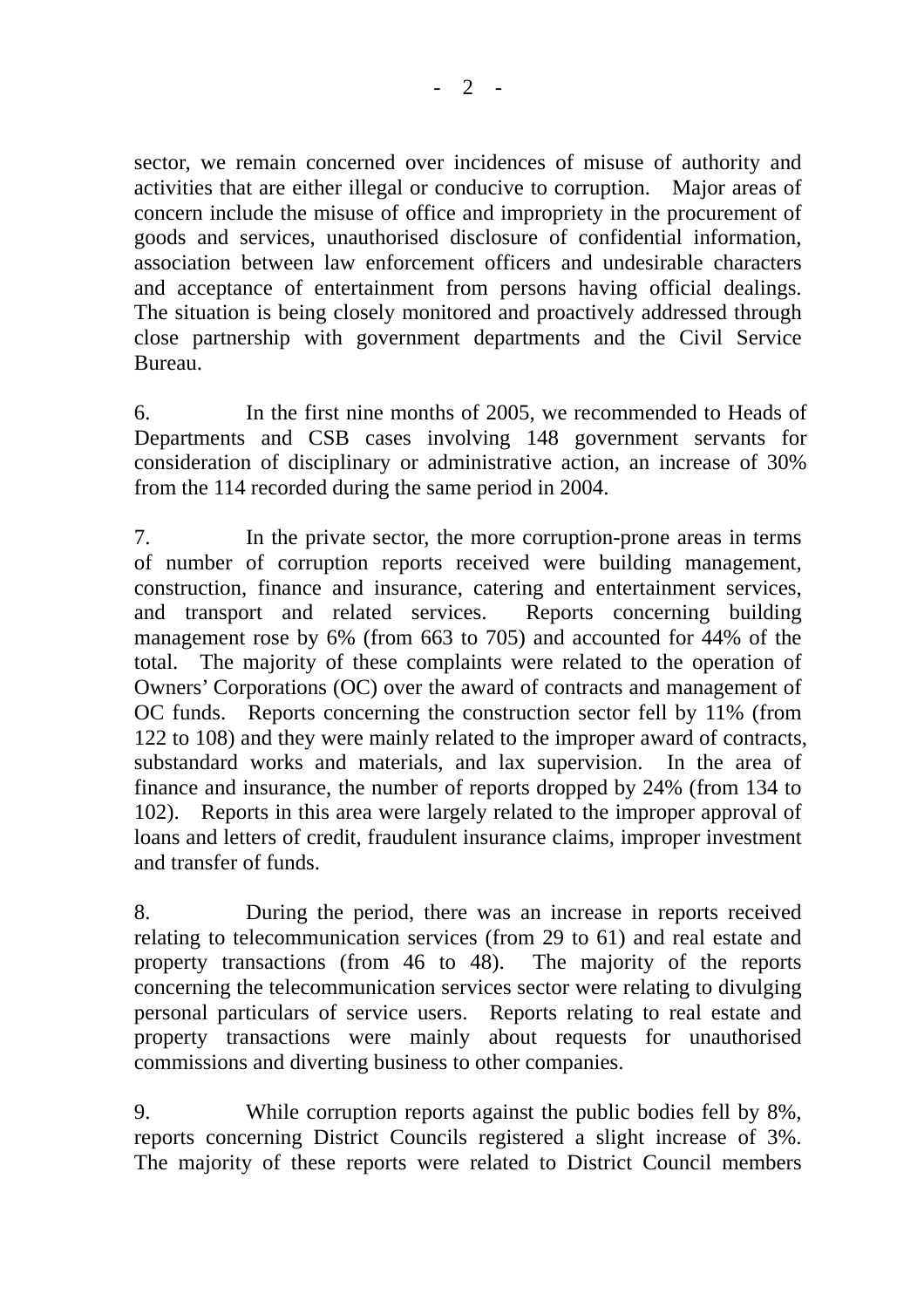allegedly involved in misappropriation of public funds and abuse of authority.

10. In general, the ICAC's efforts in combatting corruption remain effective. The community continued to lend strong support to anti-corruption work. The proportion of complainants who identified themselves when reporting corruption remained high at 72%.

## **Policy Objective and Targets**

11. The Commission's policy objective is to pursue the corrupt through effective detection, investigation and prosecution, eliminate opportunities for corruption by introducing corruption resistant practices, educate the public on the evils of corruption and foster their support in fighting corruption. Our targets this year in pursuing this policy objective remain the same as those set out below –

- $\bullet$  to investigate all pursuable corruption complaints
- $\bullet$  to seek out unreported corruption
- $\bullet$  to make corruption a high risk crime
- $\bullet$  to reduce corruption opportunities in public sector practices and procedures
- to enhance private sector corruption prevention measures
- $\bullet$  to promote intolerance of corruption in the community
- to maintain community confidence in and support for the ICAC

#### **Initiatives for 2006**

12. In the coming year, we will continue with our three-pronged approach in our fight against corruption. On the operations front, our major initiatives will include –

(a) strengthening training to enhance officers' operational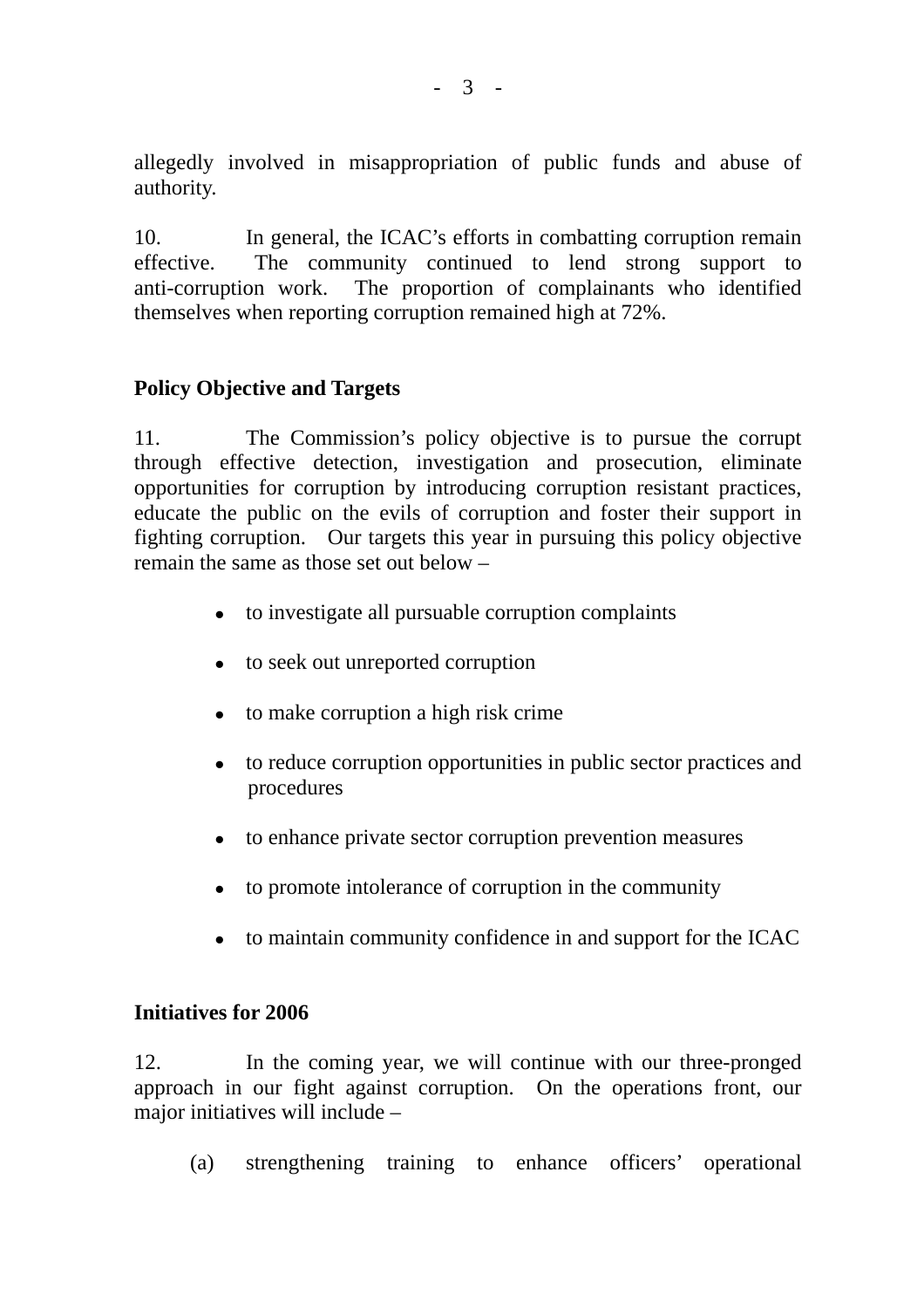effectiveness, particularly in the areas of covert surveillance, arrest, search, use of firearms and witness protection;

- (b) strengthening the Financial Investigation Unit in the light of increasing complexity of the cases involved and the globalisation of financial activities; and
- (c) enhancing experience and knowledge sharing on anti-corruption work as well as liaison and co-operation with Mainland and overseas anti-corruption agencies. In this connection, an ICAC Anti-Corruption International Symposium is being organised to be held in May 2006.

13. On the corruption prevention front, we will implement the following initiatives –

- (a) assist the Home Affairs Department to strengthen the practices and procedures for funding District Council (DC) activities and organise a series of seminars for DC members and their assistants to raise corruption prevention awareness;
- (b) provide advice to government bureaux and departments involved in Public Private Partnership projects to put in place a mechanism to effectively manage conflict of interest in the selection of private partners and to properly administer the projects;
- (c) review the procedures adopted by LINK Management Ltd for the leasing, management and maintenance of commercial properties in public housing estates upon the listing of the related Real Estate Investment Trust to ensure that they are corruption resistant;
- (d) assist the Construction Workers Registration Authority in devising an objective, transparent and secure system for the registration of construction workers; and
- (e) promulgate a Best Practice Module for travel agencies to assist them in strengthening controls in their operational systems, including the organisation of tours, hotel and passage bookings and staff administration.